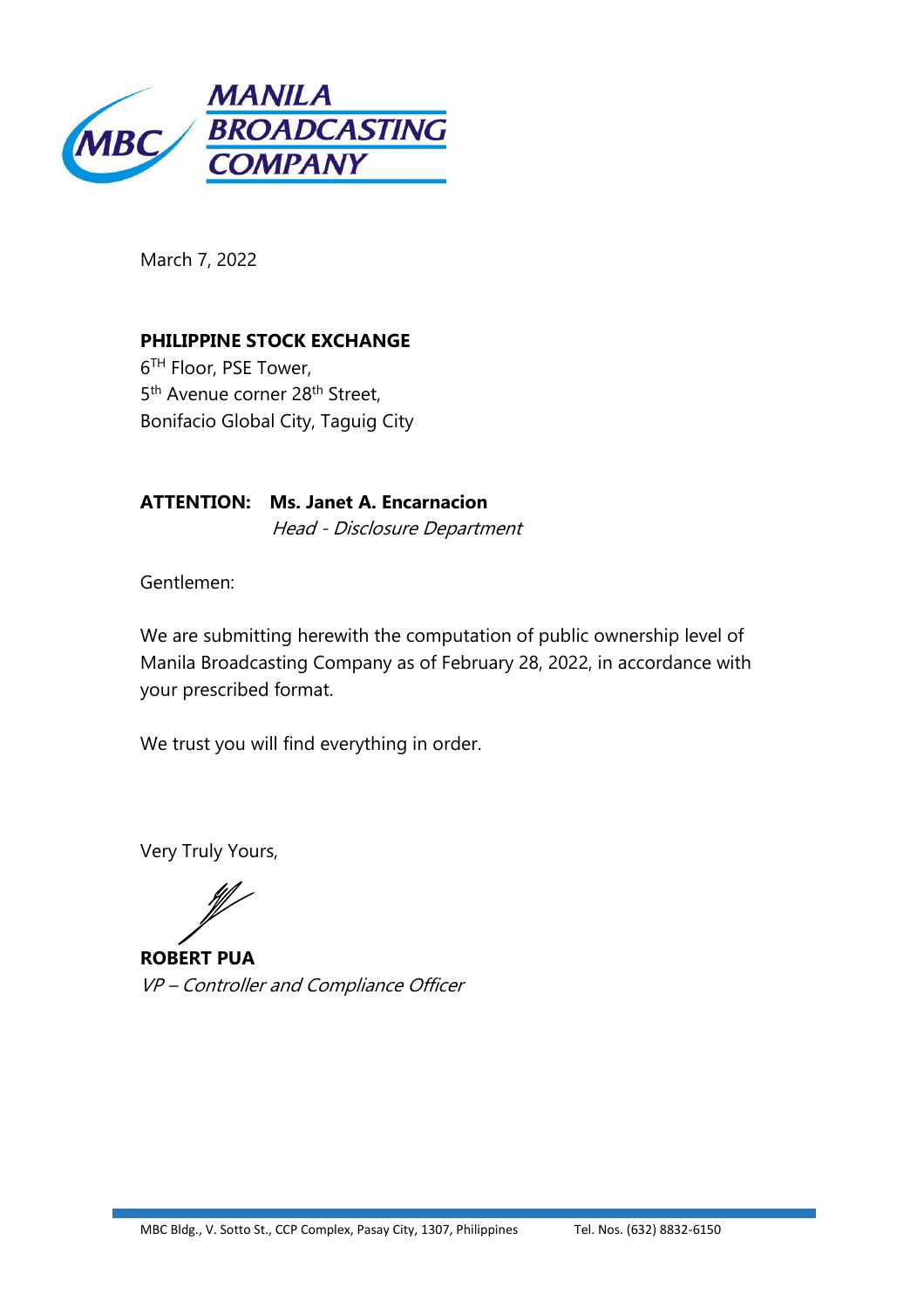## **MANILA BROADCASTING COMPANY Computation of Public Ownership as of February 28, 2022**

|                                               |            |                          | <b>Number of Shares</b> |               |
|-----------------------------------------------|------------|--------------------------|-------------------------|---------------|
|                                               |            | Δ                        | В                       | <b>Total</b>  |
| Number of Issued Shares                       |            |                          |                         | 402,803,777   |
| Less: Number of Treasury Shares               |            |                          |                         | 120,787       |
| Number of Outstanding Shares                  |            |                          |                         | 402,682,990   |
| Less:                                         |            |                          |                         |               |
|                                               |            |                          |                         |               |
|                                               | % to total |                          | <b>Number of Shares</b> |               |
| <b>DIRECTORS</b>                              | I/O Shares | Δ                        | B                       | <b>Total</b>  |
| FEDERICO J. ELIZALDE                          |            |                          |                         |               |
| Direct<br>RUPERTO S. NICDAO, JR.              | 0.0000%    |                          |                         | 94            |
| Direct                                        | 0.0014%    |                          |                         | 5,530         |
| JULIO MANUEL P. MACUJA                        |            |                          |                         |               |
| Direct                                        | 0.0000%    |                          |                         | 36            |
| EDUARDO G. CORDOVA                            |            |                          |                         |               |
| Direct                                        | 0.0032%    |                          |                         | 12,779        |
| JUAN M. ELIZALDE                              |            |                          |                         |               |
| Direct                                        | 0.0002%    |                          |                         | 1,000         |
| <b>ROBERT PUA</b>                             |            |                          |                         |               |
| Direct                                        | 0.0002%    |                          |                         | 1,000         |
| <b>GEORGE T. GODUCO</b>                       |            |                          |                         |               |
| Direct                                        | 0.0002%    |                          |                         | 1,000         |
| MARVEL K. TAN                                 |            |                          |                         |               |
| Direct                                        | 0.0000%    |                          |                         | 36            |
| RUDOLPH STEVE E. JULARBAL                     |            |                          |                         |               |
| Direct                                        | 0.0027%    |                          |                         | 10,807        |
| Subtotal                                      | 0.0080%    | $\overline{\phantom{a}}$ | ÷                       | 32,282        |
|                                               |            |                          |                         |               |
| <b>OFFICERS</b>                               |            |                          |                         |               |
| FEDERICO J. ELIZALDE                          |            |                          |                         | same as above |
| RUPERTO S. NICDAO, JR.                        |            |                          |                         | same as above |
| JULIO MANUEL P. MACUJA                        |            |                          |                         | same as above |
| EDUARDO G. CORDOVA                            |            |                          |                         | same as above |
| JUAN M. ELIZALDE                              |            |                          |                         | same as above |
| <b>ROBERT PUA</b>                             |            |                          |                         | same as above |
| RUDOLPH STEVE E. JULARBAL                     |            |                          |                         | same as above |
| ALBERT M. SONGCO                              |            |                          |                         |               |
| Direct                                        | 0.0002%    |                          |                         | 1,000         |
| JONATHAN E. DECENA                            |            |                          |                         |               |
| Direct                                        | 0.0002%    |                          |                         | 1,000         |
| <b>IRVING A. LISONDRA</b>                     |            |                          |                         |               |
| Direct                                        | 0.0002%    |                          |                         | 1,000         |
| CARLEA C. MIRANDA<br>Direct                   |            |                          |                         |               |
| JOSE MA T. PARROCO                            | 0.0002%    |                          |                         | 1,000         |
| Direct                                        | 0.0003%    |                          |                         |               |
| ELPIDIO M. MACALMA                            |            |                          |                         | 1,200         |
| Direct                                        | 0.0002%    |                          |                         | 1,000         |
| ELLEN C. FULLIDO                              | 0.0000%    |                          |                         |               |
| WILFREDO H. ESPINOSA                          | 0.0000%    |                          |                         |               |
| JOHNNY FAITH QUILING                          | 0.0000%    |                          |                         |               |
| Subtotal                                      | 0.0015%    |                          |                         | 6,200.00      |
|                                               |            |                          |                         |               |
| PRINCIPAL / SUBSTANTIAL STOCKHOLDERS          |            |                          |                         |               |
| ELIZALDE HOLDINGS CORPORATION                 |            |                          |                         |               |
| Direct                                        | 34.6572%   |                          |                         | 139,558,774   |
| Indirect                                      |            |                          |                         |               |
| (through Elizalde Land, Inc.)                 | 21.6051%   |                          |                         | 87,000,000    |
| (through Cebu Broadcasting Company)           | 12.4167%   |                          |                         | 50,000,000    |
| (through Sunshine Inns, Inc.)                 | 2.4833%    |                          |                         | 10,000,000    |
| (through Philippine Broadcasting Corporation) | 1.2417%    |                          |                         | 5,000,000     |
| ROMULO, MABANTA, BUENAVENTURA, SAYOC          |            |                          |                         |               |
| & DELOS ANGELES                               |            |                          |                         |               |
| Direct                                        | 17.3613%   |                          |                         | 69,910,993    |
| Subtotal                                      | 89.7653%   |                          |                         | 361,469,767   |
|                                               |            |                          |                         |               |
| <b>OTHERS</b>                                 |            |                          |                         |               |
| Government                                    | 0.0000%    |                          |                         |               |
| Banks                                         | 0.0000%    |                          |                         |               |
| Employees                                     | 0.0000%    |                          |                         |               |
| Lock-up Shares                                | 0.0000%    |                          |                         |               |
| Subtotal                                      | 0.0000%    |                          |                         |               |
|                                               |            |                          |                         |               |
| <b>TOTAL</b>                                  | 89.7749%   |                          |                         | 361,508,249   |
| Total Number of Shares Owned by the Public    | 10.2251%   |                          |                         | 41,174,741    |